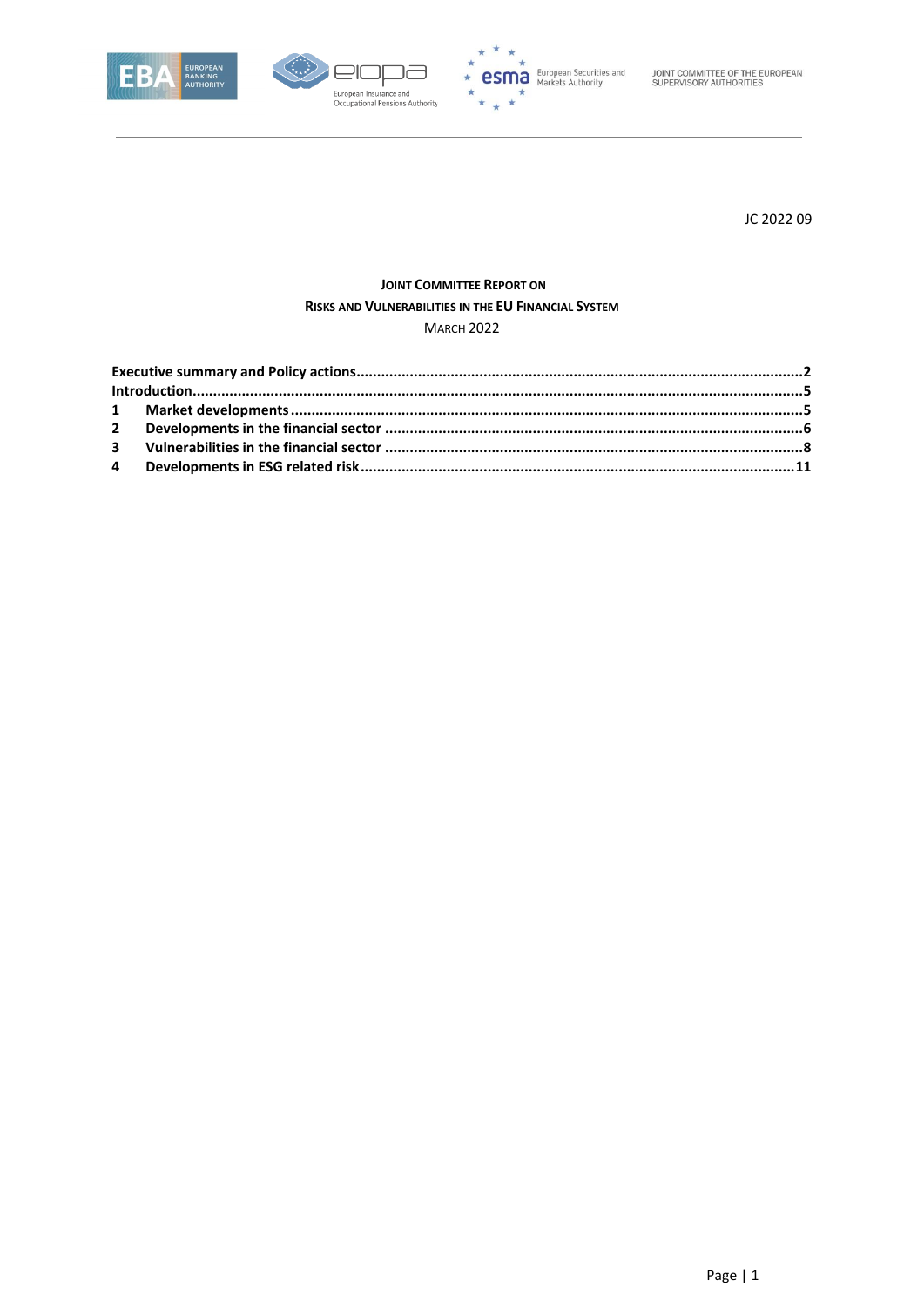



## <span id="page-1-0"></span>**EXECUTIVE SUMMARY AND POLICY ACTIONS**

The EU economy has shown a strong recovery from the crisis caused by the Covid-19 pandemic and the financial sector has largely proved resilient during 2021. However, the recovery seems to have been hindered by new waves and variants of the virus and new concerns regarding inflation risk, rising commodity prices and geopolitical risks. The invasion of Russia in Ukraine and its potential economic consequences are further affecting the recovery and the outlook for inflation. Additional vulnerabilities and risks facing the financial system have built up over the longer term. The persistently low interest rates and accommodative monetary policies have underpinned a search for yield behaviourthat has been ongoing for some time. This makes financial markets vulnerable to a deteriorating market sentiment, particularly if financial conditions should tighten unexpectedly due to inflationary pressures. The risks in real estate markets have also increased due to a persistent price increases and higher borrowing by households. Next to this, the financial sector is increasingly exposed to, and has to adapt to, environmental risks.

Market resilience will critically depend on the ability of markets and financial institutions to deal with the Russian invasion in Ukraine and its consequences, and to withstand changes in public policy support on the monetary or fiscal side without material disruptions.

Geopolitical tensions in Eastern Europe escalated into Russia's invasion in Ukraine end-February 2022, with a set of sanctions targeting Russia as a consequence. This had a significant impact on financial markets and has strongly amplified the risks highlighted in this report. In reaction to the Russian invasion in Ukraine, global financial markets have been particularly volatile. In commodities markets, the war has significant impacts on the supply of commodities. In an environment of already high inflation, this could affect growth prospects and may pose a challenge for the monetary policy stance of central banks. The ESAs are closely monitoring developments and their implications for financial markets, financial institutions and consumers (Box 1).

In light of the above-mentioned risks and uncertainties, **the Joint Committee advises the ESAs, national competent authorities, financial institutions and market participants to take the following policy actions**:

- **1. Against the background of the ongoing geopolitical developments, financial institutions should be prepared for potential further detrimental implications. They should ensure compliance with the sanctions regimes implemented both at the EU and global level.** Where possible, supervisors should effectively coordinate on the scope and implementation of sanctions by authorities and financial markets participants.
- 2. **Financial institutions and supervisors should continue to be prepared for a possible deterioration of asset quality in the financial sector.** In light of persisting risks, and a built-up of medium-term risks with high uncertainties, supervisors should continue to closely monitor asset quality, including in real estate lending, and in particular of assets which have benefitted from support measures.
- 3. **Potential further increases in yields and sudden reversals of risk premia should be closely monitored in terms of their impacts for financial institutions as well as for investors.** Rising yields could result in higher funding costs for banks and higher credit risks yet improve the profitability outlook given banks' interest rate sensitivity. Rising yields could also increase credit risks for corporate lending via higher borrowing costs. Credit risks related to the corporate and banking sector remain a main concern also for insurers as well as for the credit quality of bond fund portfolios. Fund liquidity also needs to be closely monitored should market liquidity deteriorate in case of wider market stress. Supervisors, policy makers and financial institutions should also continue to develop further actions against the background of rising in inflation. Stress test results help supervisors to identify vulnerabilities of the insurance- and banking sector, and find ways to improve its resilience, such as the EIOPA EU-wide insurance stress test of 2021 and the EBA 2021 EU-wide bank stress test.
- 4. **Retail investors are of particular concern**. Their participation in financial markets has increased substantially in recent years. This diversification offers opportunities but also comes with risks, and supervisors should monitor risks to retail investors who buy assets with expectations of significant price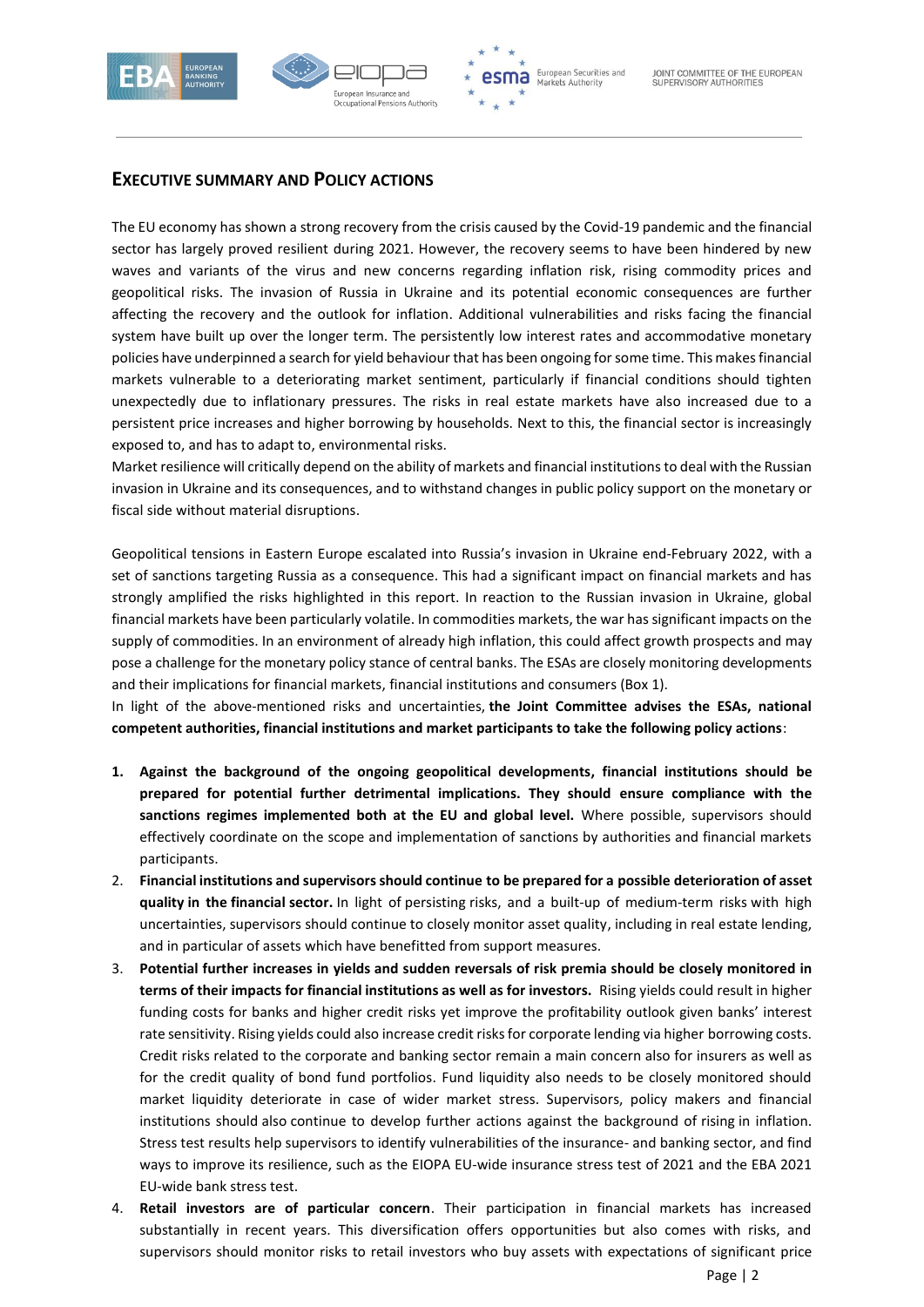



growth, and without realising the high risks involved. Where disclosures are ineffective, these risks are compounded.

- 5. **Financial institutions need to further incorporate ESG considerations into their business strategies and governance structures**. They should consider ESG risks in their risk appetite and internal capital allocation process. Financial institutions should continue to develop methodologies and approaches to test their longterm resilience against ESG factors and risks. In addition, data gaps continue to challenge the incorporation of ESG considerations into financial institutions' risk management, investment processes and investment advice. Public disclosures based on the current Non-Financial Reporting Directive (and in future the Corporate Sustainability Reporting Directive), as well as data collections through bilateral engagement with counterparties are additional relevant data sources for ESG risk assessment and monitoring.
- 6. **Financial institutions should strengthen their cyber resilience measures and prepare for a potential increase in cyber-attacks and their consequences going forward.** The frequency of cyber incidents is high in historical terms. Geopolitical tensions are playing an increasing role in the technological and digital space, with impacts felt across geographies and sectors, and heightened cyber risks following the Russian invasion in Ukraine. Moreover, the COVID-19 pandemic contributed to a rapid increase in connectivity and further reliance on technology highlighting the importance of preparedness and response in the event of a crossborder cyber-incident. In this context, the ESAs welcome ESRB Recommendation to start prepare for a pan-European systemic cyber incident coordination framework for relevant authorities, for an effective EU-level coordinated response in the event of a major cross-border cyber incident that could have a systemic impact on the Union's financial sector $^{1}$ .

**The Covid-19 pandemic continues to spur digital transformation of the financial sector and has highlighted the importance technology plays in allowing the financial system to operate.** These changes bring many benefits, but also expand the potential scope and impact of cyber incidents, whether or not malicious. Also, cyber security is threatened by the increasingly volatile geopolitical environment. A successful attack on a major financial institution, or on a core system or service used by many, could spread to the entire financial system due to interconnectedness, with potential consequences in terms of business continuity, reputation and, under extreme scenarios, liquidity and financial stability.

**Following the Russian invasion of Ukraine and the severe sanctions imposed on Russia by the EU, US and other countries, the EU face an acute and elevated level of cyber risk.** Although as of mid-March there has not yet been any indication of major cyber incidents within the EU, firms, governments and organisations across the Union could be targeted. They should be alert and prepared for possible cyberattacks, as they risk facing unavailability of critical systems and disruption of infrastructure and/or manipulation or destruction of vital information. Potential cyberattacks might not be limited to the financial sector. In a severe scenario access to basic services could be impaired, including financial services, and personal data could be compromised.

The legislative proposal on digital operational resilience (DORA), which builds on the ESAs Joint Advice in the area of information and communication technology (ICT), has entered the trilogue phase<sup>2</sup> in January 2022. DORA aims to establish a comprehensive framework on digital operational resilience for EU financial entities, and consolidate and upgrade ICT risk requirements spread over various financial services legislation (e.g. CRD, PSD2, MiFID). The ESAs set out in their joint response<sup>3</sup> to the European Commission's February 2021 Call for Advice on Digital Finance a number of actions to respond to technology-facilitated structural changes in the EU financial sector and the potential risks arising (e.g. in relation to consumer protection, financial integrity and ultimately financial stability).

<sup>1</sup> Se[e ESRB Recommendation on a pan-European systemic cyber incident coordination framework for relevant authorities](https://www.esrb.europa.eu/pub/pdf/recommendations/esrb.recommendation220127_on_cyber_incident_coordination~0ebcbf5f69.en.pdf?f2ec57c21993067e9ac1d73ce93a0772)

<sup>2</sup> [https://eur-lex.europa.eu/legal-content/EN/TXT/PDF/?uri=CONSIL:ST\\_5297\\_2022\\_INIT&from=EN](https://eur-lex.europa.eu/legal-content/EN/TXT/PDF/?uri=CONSIL:ST_5297_2022_INIT&from=EN)

<sup>3</sup> See: [https://www.eba.europa.eu/esas-recommend-actions-ensure-eu%E2%80%99s-regulatory-and-supervisory-framework-remains-fit](https://www.eba.europa.eu/esas-recommend-actions-ensure-eu%E2%80%99s-regulatory-and-supervisory-framework-remains-fit-purpose-digital)[purpose-digital](https://www.eba.europa.eu/esas-recommend-actions-ensure-eu%E2%80%99s-regulatory-and-supervisory-framework-remains-fit-purpose-digital)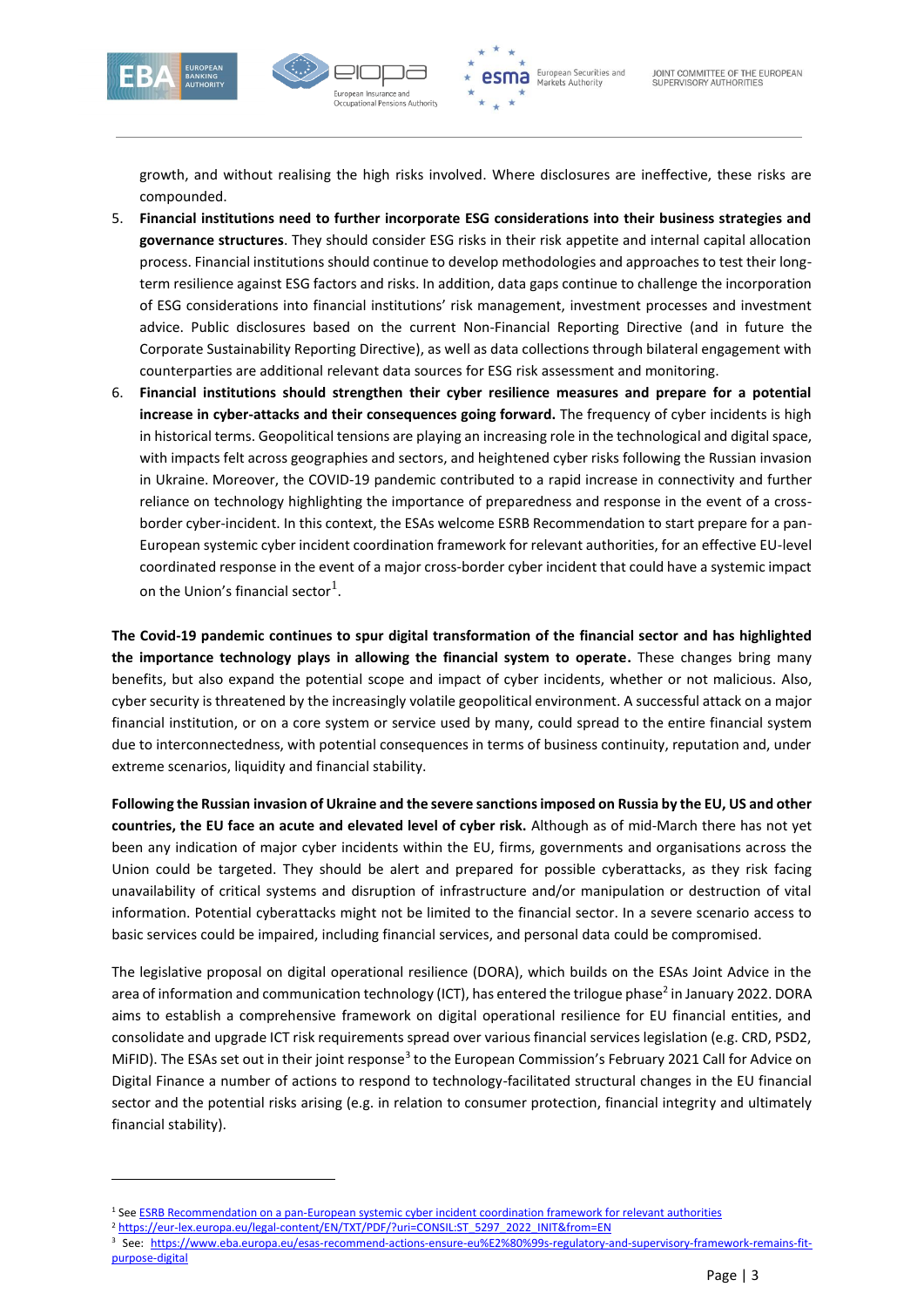



#### **Box 1: Russian invasion in Ukraine (Update as of 17 March 2022)**

**Geopolitical tensions in Eastern Europe intensified into military action in February 2022 with Russia invading Ukraine, with a set of sanctions targeting Russia as a consequence.** These include the freeze of assets of statecontrolled banks and of a number of Russian individuals; exclusion of some Russian banks from SWIFT; prevent the Russian central bank deploying international reserves.

**Since the invasion, global financial markets have become highly volatile**, with uncertainty and sensitivity to events continuing to prevail. Since the beginning of 2022, European equity markets experienced significant price fluctuations and bouts of volatility. The Eurostoxx 50 declined by 10% year to date, going through a partial recovery after an initial sharp contraction in reaction to the war news. The VSTOXX volatility index climbed to a maximum peak of 48% in the first week of March (+23ppts YTD overall), yet still below levels observed in March 2020. EU bank share prices declined by ca. 10% in the first two weeks since the beginning of the Russian invasion, mostly in light of deteriorating economic prospects and possible implications for asset quality and profitability. The market turmoil coincided with investor willingness to switch to safer assets or accept lower yields. In this respect, EA sovereign bond markets saw yields substantially declining for a number of Member States, with spreads continuing to widen. From the second week of March, sovereign yields started to rise again. In corporate bond markets, spreads jumped across rating categories.

**The escalation of the Russian military actions and the exacerbation of the sanctions on imports of fossil fuels from Russia contributed to push commodity prices up to values unobserved since the financial crisis.** Year to date, both crude oil and natural gas prices soared by +29% and +38% respectively, as well as those for agricultural goods (+25%) and metals (+20%). Higher prices for goods and services could penetrate into the real economy through lower consumption and investments, negatively impacting growth. Moreover, a drop in supply of Russian commodities to the EU could cause a shortage of agricultural products and raw materials, impacting economic activity. **These trends could further amplify inflationary pressure** since, by end-2021, higher commodity prices had already contributed to substantially higher inflation rates. In a context of already elevated inflation, this may pose a challenge for the monetary policy stance of central banks.

**Following sanctions, EU market participants exposed to Russian assets would likely encounter substantial risks.** The downgrade of Russian ratings to junk by the major three credit rating agencies exposes investors holding Russian debt to higher credit risk. As additional part of the sanctions package, the EU has banned top credit rating firms from rating RU sovereign debt and companies. Moreover, the Russian ban on payments to foreign investors in Ruble denominated securities has frozen these assets making them illiquid and difficult to sell by investors, and raising concerns over technical default of sovereign assets. The massive drop in prices and liquidity of Russian financial instruments (-40% YTD for equities, +500 bps for sovereign bonds) creates serious valuation issues for EU investment funds exposed to these securities. To date, more than 100 EU Russia-exposed funds (15bn EUR of combined assets) have temporarily suspended redemptions and a number of ETFs tracking Russian benchmarks have suspended share creation.

**Bank sector exposure to Russia and Ukraine appears limited on an EU level and country level**. EU banks' exposure towards Russian counterparties was around EUR 72bn (0.3% of total exposures) as of 3Q 2021, and around EUR 10bn for Ukraine, corresponding to around 0.3% of total assets of the EU banks. However, exposures are concentrated in a few countries, and few banks report a considerable share of their exposures towards Russia and Ukraine, mainly by loans provided though subsidiary entities. While first order credit risk exposure directly related to the conflict appears manageable, medium-term risks related to declining macroeconomic activity, including as a result of sanctions, might increase credit risk across sectors and institutions.

**The direct exposures of insurers and IORPs towards Russia are contained, but second round effects, e.g. cyber risk, can potentially prove relevant**. In terms of direct impact (i.e. assets and liabilities), preliminary analysis suggests that exposures are relatively contained on aggregate for the sector. Nevertheless, for some undertakings the exposures seem to be relatively more material. Crucially, cyber risk increases, since potential Russian retaliations are now more likely, although this is more difficult to capture quantitatively.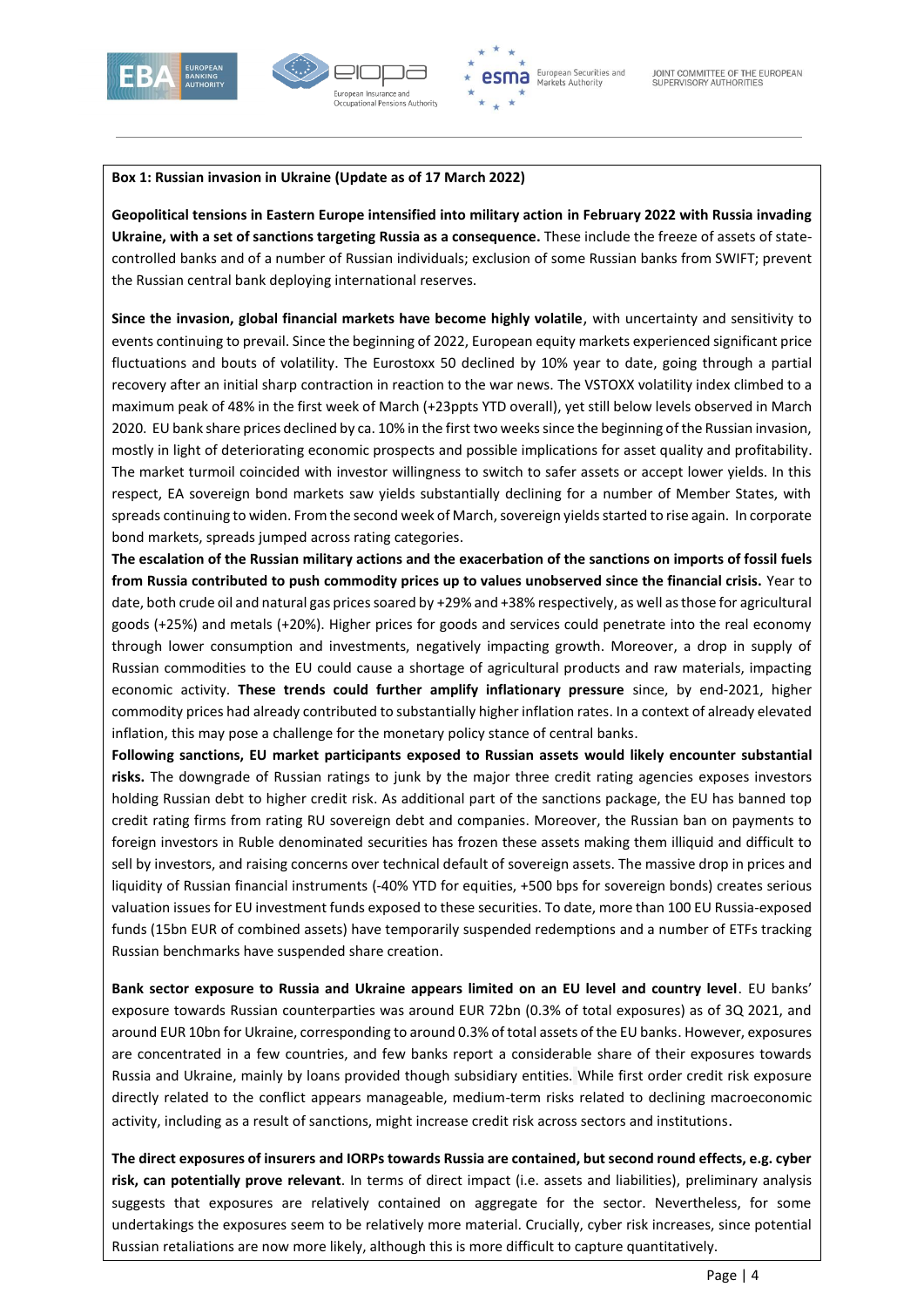



#### <span id="page-4-0"></span>**INTRODUCTION**

The post-Covid-19 economic- and financial market recovery appears to have come to a halt towards the end of 2021, after the economy rebound with an expected GDP growth in the EU of 5.3% in 2021.<sup>4</sup> The resurgence of the pandemic and the Russian invasion of Ukraine led market participants to revisit their growth- and market expectations. Further rising geopolitical tensions could additionally affect economic growth through lower consumer and business confidence as well as supply and demand shocks. Coupled with potential constraints in gas and oil supplies, these also add to inflationary pressure. While macroeconomic conditions continued to improve through 4Q21, there are signs that the recovery is coming to a hold, with the Russian invasion of Ukraine, increased inflation, and lingering concerns about the further course of the pandemic.

Commodity prices experienced particularly strong growth, with a broad-based index gaining 11% between June and December 2021 and further price increases and high volatility linked to the Russian invasion in Ukraine. Higher energy prices and tightening labour markets have led to substantially higher inflation rates. The annual increase in headline consumer price indices rose to a four-decade high in the US in February, while they set a new record high in the Euro Area in January. 5

The scope for potentially continued higher inflation raises may pose a challenge for the monetary policy stance of central banks. The continued accommodative monetary policy in Europe helped to sustain corporate and sovereign debt levels, which continued to build up, as government spending to support the recovery declined only marginally in EU Member States. Resilience of financial markets will critically depend on the ability of markets to deal with the Russian invasion in Ukraine and its consequences in eastern Europe, and to withstand changes in public policy support on the monetary or fiscal sides without material disruptions. The profitability of EU banks improved in 1H21, not least attributable to lower impairment costs and improving net fee and commission income.<sup>6</sup> In line with the economic recovery, the outlook for EU banks' asset quality has gradually improved in the course of 2021. Similar improvements in financial metrics could be observed for EU insurers going into the third quarter.

**The risks outlined throughout the remainder of the report reflect a generic risk assessment before the Russian invasion in Ukraine, mostly referring to the initial reporting period of this risk report, i.e. the second half of 2021.** 

### <span id="page-4-1"></span>**1 MARKET DEVELOPMENTS**

1

**The developments around the Covid-19 pandemic continued to be an important driver of global equity markets**. In 2H21, equity valuations further increased overall despite slowing down in 4Q21, linked to the news flow around the Chinese real estate developer Evergrande, the resurgence of the pandemic, and investor concerns over potential monetary policy tapering. These factors contributed to continued concerns over potential equity overvaluation intensifying risks of market correction. Nonetheless, most equity indices continued their sustained growth in 2H21 of +4 % globally, +12 % for the S&P 500 and +16% for the Eurostoxx. Volatility on equity markets ended the year below its long-term average, yet it slightly increased in December showing sensitivity towards the risk of market corrections. Price-earing ratios continued to be elevated, with EU and US ratios surpassing their ten-year historical average by 43% and 42% respectively at the end of November, pointing towards potential overvaluation of equity markets. Sectoral differentiation widened for European stocks in 2H21, with sectors of technology, financials and healthcare shares continuing to outperform (+12.0 %, 10.6 % and 10.5 % respectively), while returns in other sectors such as telecommunications (-1.0 %) lagged behind. European bank and insurance valuations continued their catch-up with financials (+10.8 %), benefitting

<sup>&</sup>lt;sup>4</sup> See European Commission, ["Winter 2022 Economic Forecast"](https://ec.europa.eu/commission/presscorner/detail/en/ip_22_926), January 2022.

<sup>&</sup>lt;sup>5</sup> See US Bureau of Labor Statistics[, Consumer Price Index,](https://www.bls.gov/cpi/) and Eurostat, [Inflation in the Euro area.](https://ec.europa.eu/eurostat/statistics-explained/index.php?title=Inflation_in_the_euro_area)

<sup>&</sup>lt;sup>6</sup> See **EBA Risk Assessment of the European Banking System, December 2021**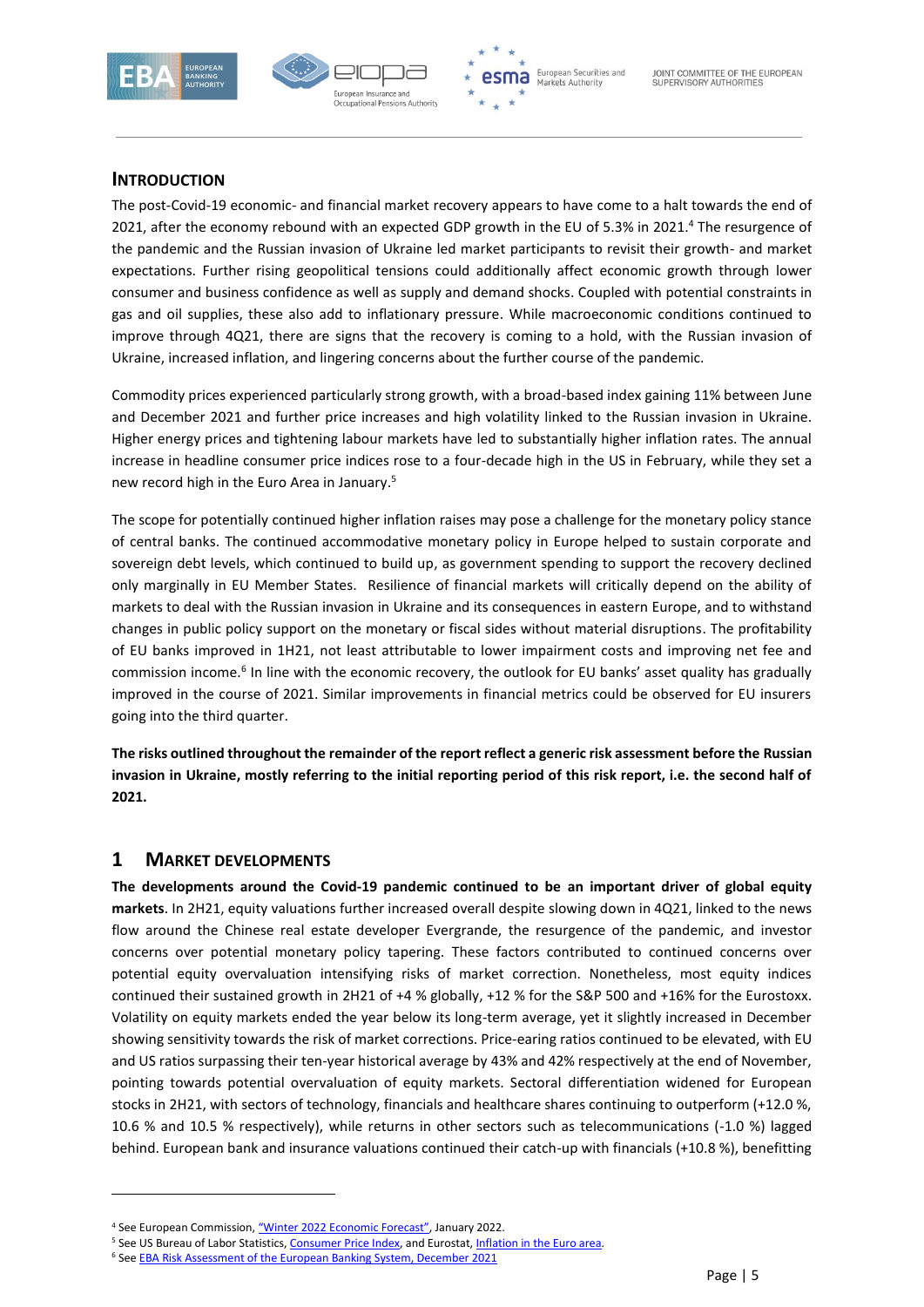

from increased profitability, resuming dividend payments in 4Q21, and the positive impact ofrising yields. Shares from other financial services also continued their increase (Figure 1).



In fixed income markets **stronger inflationary pressure towards the end of the year has driven a moderate increase in nominal yields, especially for sovereign bonds**. **Corporate bond market valuations continued to grow, but at a slower pace.** After a decline in 3Q21, driven by improved economic sentiment, EA sovereign yields started to rise again in 4Q21 (led by IT (+30bps) and ES (+15 bps) vs.+7bps in the US (Figure 2)), mostly linked to the increase in inflation and to uncertainty on the economic impact in the EU of the new COVID-19 variant. Additionally, spreads against the German Bund have slightly increased as well. In 2H21, the corporate investment grade (IG) segment valuation stood 10 % above pre-crisis. IG valuations were mostly sustained by BBB-rated bonds (+17 % above pre-crisis valuations), while higher quality securities (AAA to A-rated) showed a declining trend towards levels observed before the pandemic. The preference for higher yields highlights continued investor risk appetite with signs of exuberance prevailing in the HY segment, whose value stood at +49 % compared to February 2020. Against the background of rising inflation and potential monetary tightening, corporate bond spreads widened across ratings towards end-2021. The withdrawal of emergency measures on the monetary side could have a negative impact on the liquidity of concerned debt and hence deteriorate the value of bond funds holdings. The combination of prolonged low interest rate environment and elevated valuations leave lower rated bonds particularly vulnerable to adverse yield and growth shocks.

**Concerning developments in crypto assets, total market capitalisation reached a record** EUR 2.6tn in November 2021 before retracting below EUR 2tn in January 2022. Though the prices of the two largest crypto assets reached all-time highs in November, they each dropped by more than 30 % since then. Current macroeconomic conditions, with low interest rates and growing inflation expectations, make crypto assets particularly appealing to investors. As the CA market continues to expand, risks to investors and financial stability have also grown. Pending the entry into force of the proposed Markets in crypto-assets (MiCA) regulation, the majority of crypto-assets and the selling of products or services in relation to crypto-assets are unregulated in the EU, meaning that consumers typically do not benefit from any safeguard or legal protection.

### <span id="page-5-0"></span>**2 DEVELOPMENTS IN THE FINANCIAL SECTOR**

**Financial market performance was also reflected in the sustained growth of the asset management sector**. In 2H21, EA investment funds were managing EUR 18.6tn of assets, up from EUR 16.5tn in 2H20 (+12.8%) owing to both valuation effects and investor flows. The rise in assets is particularly visible in equity funds with assets under management (AuM) increasing by 46% year-on-year, up to EUR 5.6tn. From a longer-term perspective, equity funds have doubled their size in six years, driven both by valuations and inflows. In terms of inflows, the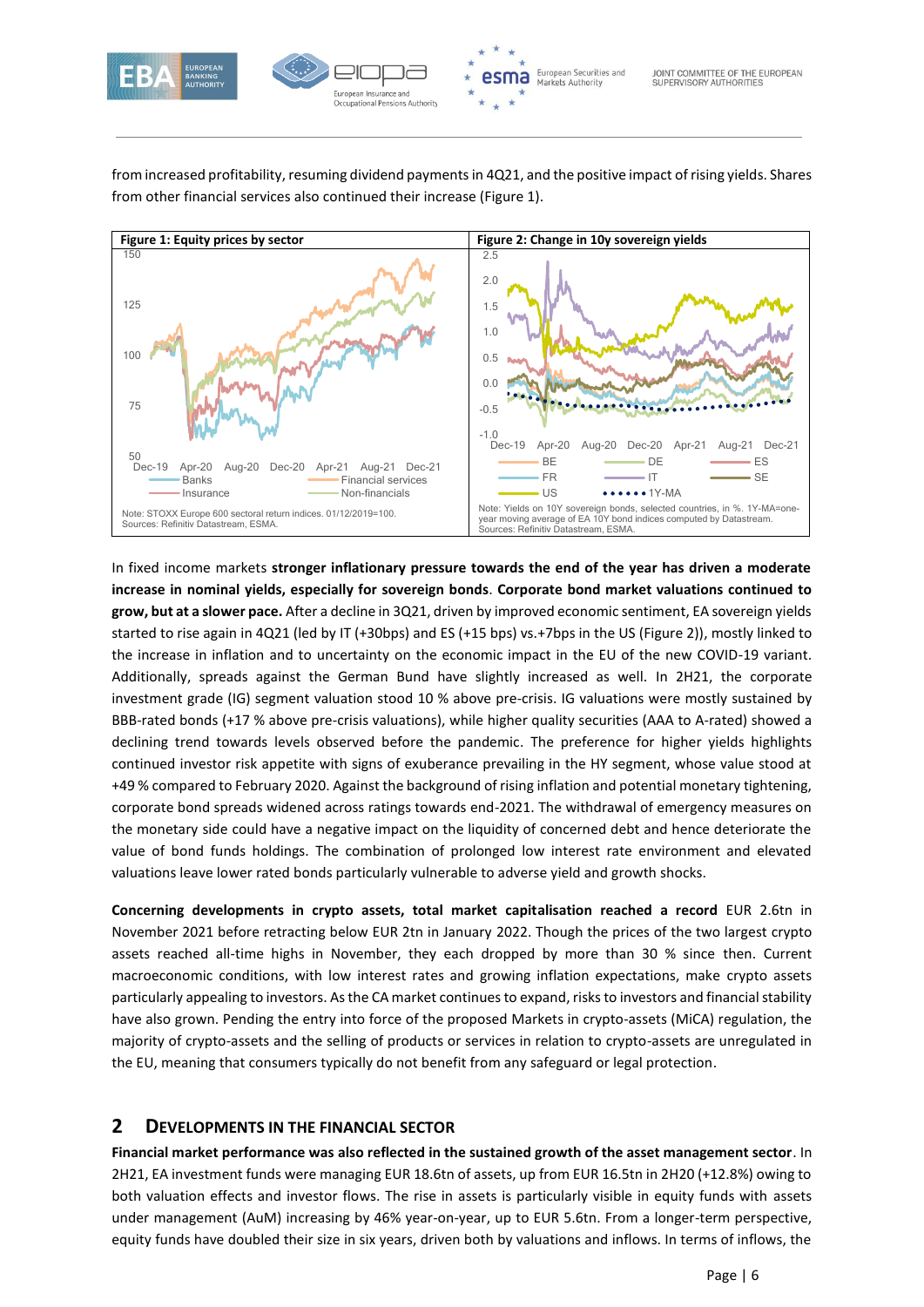



trend has accelerated, with cumulative flows for equity funds over the last year (EUR 414bn) exceeding the five preceding years combined (EUR 320bn). Closely connected to the overvaluation concerns in the underlying equity markets, such investments may be at risk in case of significant market repricing. Within fixed-income funds, flows into loan funds (13% of NAV) and inflation protected funds (32% of NAV) were significant, albeit from a low base (EUR 100bn of AuM altogether).

**In 2H21 the size of the EU money market funds (MMF) sector kept stable at around EUR 1.4tn.** MMFs exposed to private debt such as Low Volatility Net Asset Value (LVNAVs) and Variable Net Asset Value (VNAVs) accounted for around 90% of total assets (45% for each type) in October, with a limited role played by Public Debt Constant Net Asset Value funds (10% of MMF assets, all in non-EU currencies). MMFs recorded outflows in September (around EUR 50bn), reflecting end-quarter seasonal patterns, while cumulative net flows in the second half of 2021 were positive across MMF types (EUR 76bn). Liquidity levels for VNAVs and LVNAVs were stable at high levels.

**The European banking sector has demonstrated its resilience in the pandemic, and the outlook for the sector has slightly improved.** Banks managed to increase their capital and liquidity positions since the beginning of the pandemic, and supported the recovery by maintaining adequate lending to households and corporates in the pandemic. The total volume of loans and advances extended to households has slightly increased in 3Q2021 compared to the beginning of the pandemic (1Q2020). Lending to non-financial corporates (NFC) slightly decreased, but some lending volume was replaced by increased corporate debt issuance. In this context, asset quality was on an improving trend in 2021, with a decreasing non-performing loan (NPL) ratio. Lending to small and medium enterprises (SMEs) increased by over 10% in the pandemic (between 1Q2020 and 3Q2021). Public guarantee schemes (PGS) introduced across Europe have been an important tool to support increased lending volumes in the pandemic, and, coupled with moratoria on loan repayments, to support struggling borrowers.

**EU bank profitability has, at 7.7% return of equity (RoE) in 3Q2021, recovered to levels above those reported before the pandemic, after a sharp contraction in 2020**. The trend of improving profitability continued in 4Q 2021. Lower impairments, driven by the economic recovery and pandemic-related support measures, are the main driver of improved profitability, in addition to higher fee and commission income, not least from asset management services. Cost of risk has also improved, and was, at 0.47% in 3Q2021, substantially lower than in Q3 2020 (0.74%) and at same level as before the pandemic started (in 4Q2019). Going forward, responses to the EBA RAQ suggest that over 70% of responding banks expect that increasing interest rates will have a positive impact on their profitability. Some structural challenges for long-term sustainable profitability of banks nevertheless remain.

**For the insurance sector, profitability and solvency positions also remain robust.** After six quarters of increasing trend, solvency positions for groups decreased in Q3 2021, but still remained above their 4Q2020 level. For life solo undertakings, the median of SCR ratios slightly moved upwards to 226% in 3Q2021 (219% in 2Q2021). Profitability indicators showed positive results for the first half of 2021. The distribution of return on excess of assets over liabilities shifted upward, with a median standing at 10.8% in 2Q2021 (6.4% in 4Q2020). The high returns obtained shifted the median closer to the pre-COVID levels. For some EEA countries, the increase of floods during the summer of 2021 raised concerns regarding profitability risk, although the impact is considered manageable. As part of its monitoring efforts, in 2021, EIOPA has conducted EU-wide insurance stress test<sup>7</sup> focused on a prolonged COVID-19 scenario in a "lower for longer" interest rate environment and evaluated its impact on the capital and liquidity position of the entities in scope. The stress test has shown that, on aggregate, European insurers can maintain their financial health even amid harsh economic conditions. The capital component of the exercise confirmed that the main vulnerabilities for the sector stem from market shocks, and, specifically, from the decoupling of the risk-free rate and risk premia. The insurance industry demonstrated that it has tools at its disposal to cope with adverse market and economic effects (reactive management actions).

<sup>&</sup>lt;sup>7</sup> [Insurance stress test 2021 | Eiopa \(europa.eu\)](https://www.eiopa.europa.eu/insurance-stress-test-2021_en)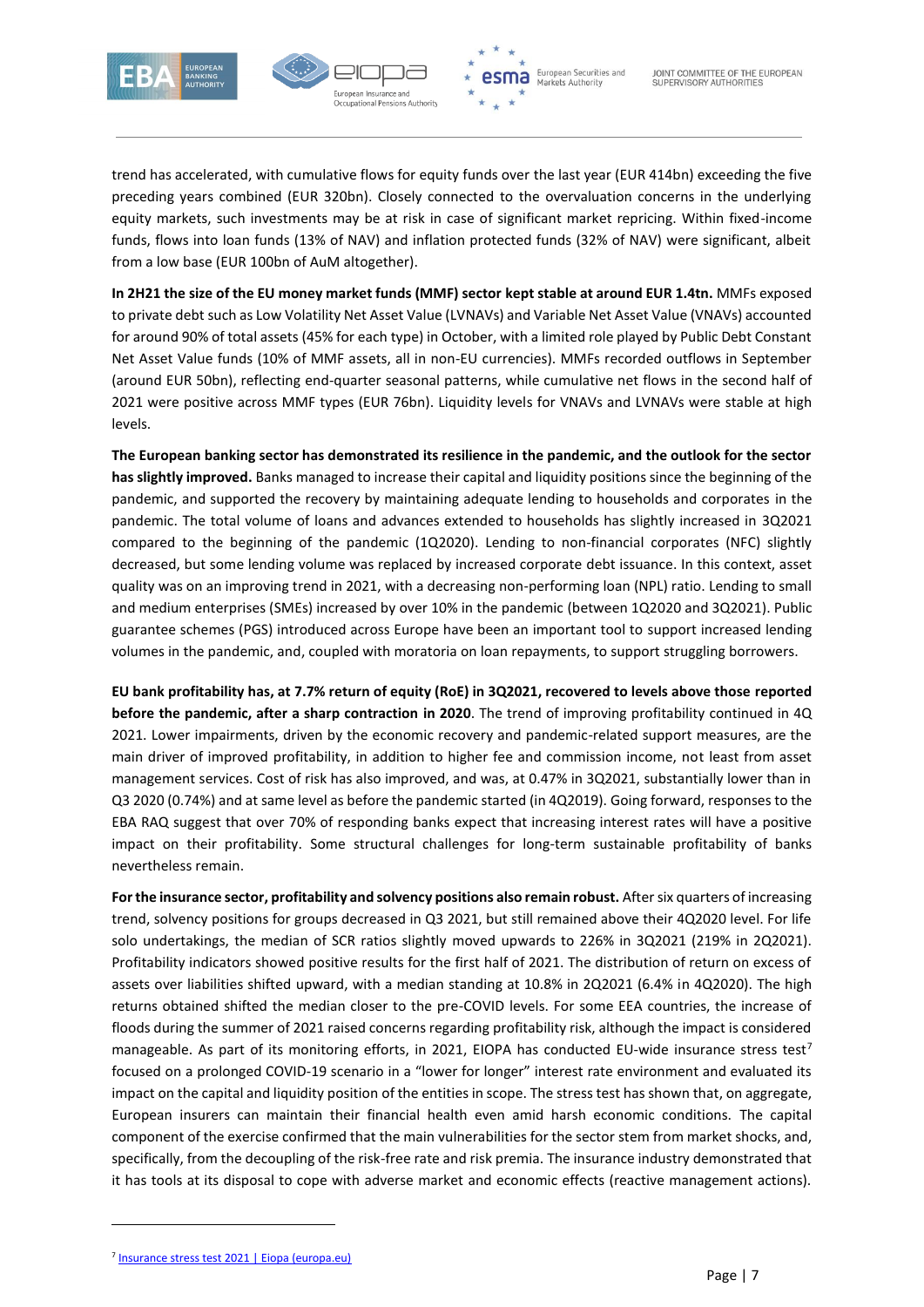



Long-term guarantees measures, which are part of the Solvency II regulation, helped absorb part of the severe but plausible shocks, limiting the drop in participants' solvency ratio. Nevertheless, the stress test also revealed that a section of the market still heavily relies on transitional measures, which, unlike long-term guarantees, are to be phased out by 2032.

**Maintaining appropriate funding levels in the IORP sector remains a concern going forward.** Cover ratios (i.e. assets covering liabilities) in the defined benefit (DB) IORPs sector remain overall stable in the first quarter of 2021, compared to end-2020 values. Looking ahead, the different scenarios around the Covid-19 waves along with the financial market developments, could adversely affect DB schemes' cover ratios. Market risks remains the top concern for IORPs. This is due to the vulnerability of financial markets to a potential repricing of risk if global liquidity conditions change, to high inflation expectations and to sovereign debt sustainability concerns.

### <span id="page-7-0"></span>**3 VULNERABILITIES IN THE FINANCIAL SECTOR**

**Risks in the financial sector remain elevated – with credit and valuation risks remaining of concern and combining with emerging risks, such as the impact of increasing inflation.** The current stretched asset valuations in some market segments cause high sensitivity of financial markets to any unexpected negative news. The impact of inflationary pressure and repricing risk are under close monitoring. The escalation of geopolitical tensions has further increased cyber risk. The risk of cyberattacks and their consequences remains a key vulnerability for the EU financial sector, and underline they need to strengthen cyber resilience.

**In the banking sector, asset quality should be carefully managed.** The share of loans classified under stage 2 under the International Financial Reporting Standard (IFRS 9) was, at 8.7% in 3Q2021, substantially higher than before the pandemic (6.8% in 4Q2019). Yet it has started to slowly decline in the last quarters. **With regards to loans subject to public guarantee schemes (PGS) and under current moratoria, an increasing share of these loans are being classified under stage 2 or as non-performing loans (NPL)**. Banks reported an elevated Stage 2 allocation for both categories, at 33.6 for loans under current moratoria% and 20.1% for loans subject to PGS<sup>8</sup>. The volume of forborne loans has also increased by 10% between 4Q2020 and 3Q2021.



**The NPL ratio of loans to some sectors more affected by the pandemic**, such as, e.g., accommodation and food services, as well as entertainment and recreation, has increased in the pandemic. Yet it started to decline in the last quarter. Coupled with a declining share of stage 2 loans and a stabilizing volume of forborne loans, these indications may point out that **asset quality deterioration may have eased, including for sectors most affected by the pandemic**. It nevertheless requires continued close monitoring in light of persisting medium-term risks..

**In the insurance sector, credit risks of corporations and potential second round effects for banks remain the main concern**. So far, public support measures have succeeded in preventing widespread defaults and somewhat alleviated concerns. However, several uncertainties could amplify corporate vulnerabilities and lead

**.** 

<sup>8</sup> Se[e the EBA Risk Dashboard Q3 2021](https://www.eba.europa.eu/sites/default/documents/files/document_library/Risk%20Analysis%20and%20Data/Risk%20dashboard/Q3%202021/1025829/EBA%20Dashboard%20-%20Q3%202021%20v2.pdf?retry=1)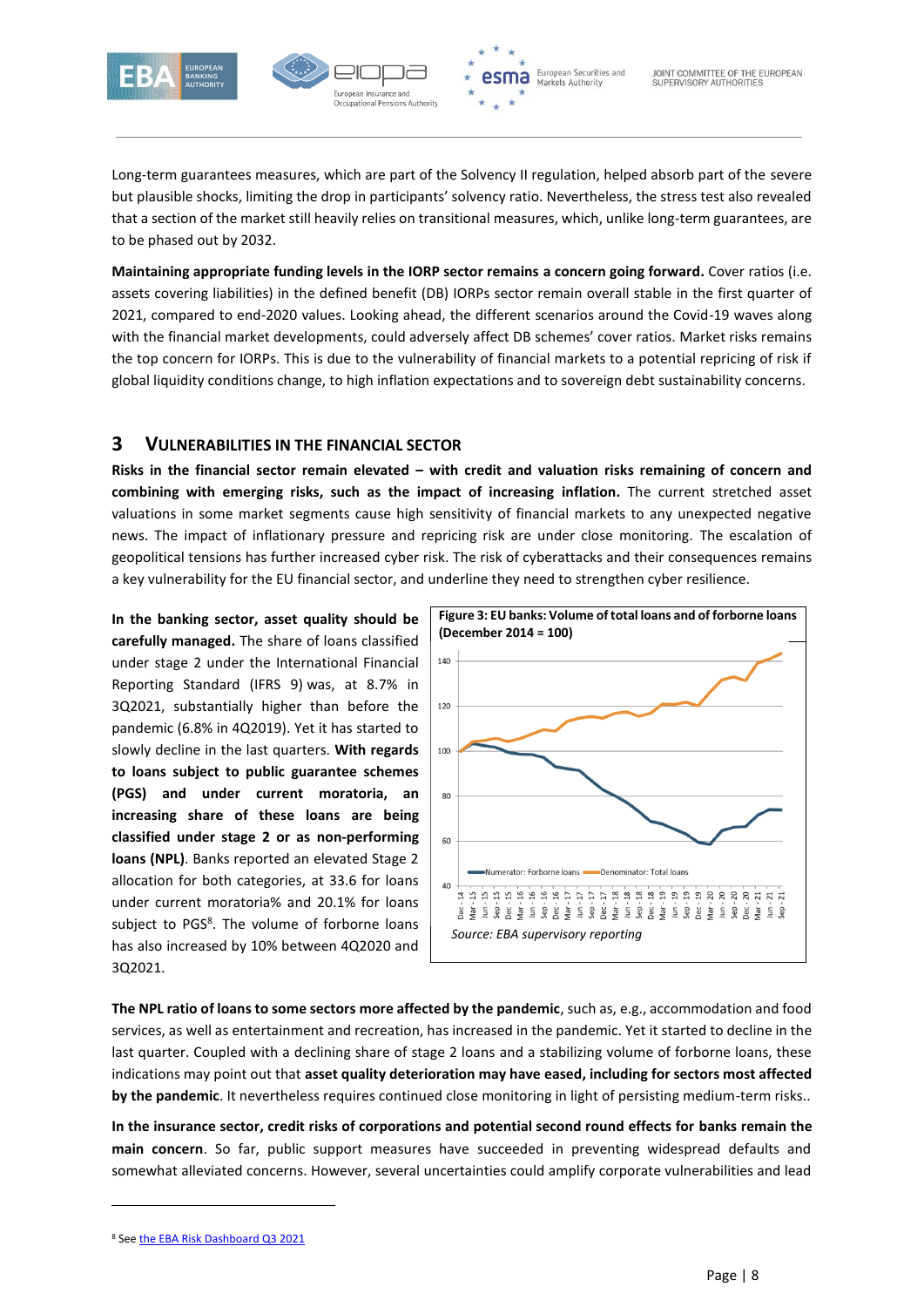



to a possible scenario of repricing and downgrades. **A scenario analysis of increased credit risk accompanied by rating downgrades show that the EEA insurers' corporate bond portfolio is resilient, with some pockets of**  risk in portfolios with especially long durations.<sup>9</sup> In the analysis, the overall losses in market value on the corporate bond portfolio amounted to 5.6%, which corresponded to 7% of total excess of assets over liabilities. The distribution across undertakings however showed a number of undertakings that incur losses above 10% on the corporate bond portfolio. Further, for a small number of undertakings losses exceeded 50% of excess of assets over liabilities. While these losses did not consider any hedging, effects on the liabilities (for instance due to long term guarantees (LTG) measures) or hold to maturity strategies, they still pointed to pockets of risk in certain portfolios, e.g. with especially long durations. Moreover, the analysis focused on corporate bonds only, while in a scenario as described above, losses on other assets such as e.g. equities are likely to arise. The results also showed that in the scenario assessed, the largest share of the losses can be attributed to the increase in spread, rather than from rating migrations (which include both downgrades and upgrades).

**Insurers hold a significant portion of their investments in assets issued by banks (14% of total EEA insurers' investments)<sup>10</sup>. Therefore, the European insurance sector could suffer significant losses in the event of a**  hypothetical bank failure. In this respect, empirical analysis<sup>11</sup> of the direct impact of a potential bank failure on the insurance sector shows high heterogeneity from country to country and from bank to bank. While for most banks there is little effect, a few banks are notably interconnected with the insurance sector. Their failure could lead to significant contagion and subsequent drop in the Solvency II ratios of some insurers. However, the overall direct contagion risk in case of idiosyncratic shocks appears currently contained. In case of a failure of a few banks (only idiosyncratic failures are assumed, simultaneous failures of several banks are not considered), this could lead to contagion towards individual insurers under the most severe scenario.

**Looking at bond investment funds, exposure to credit risk also increased in 2H21, following the trend observed in 1H21.** This is especially the case of HY funds whose portfolios remain rated below BB on average. During 2H21, the likelihood of materialisation of credit risk has decreased in the short term, amid an improved macroeconomic environment, but as observed since the Russian invasion in the Ukraine, portfolios remain vulnerable to a deterioration in credit risk and risk appetite by investors, amid stretched valuations in fixed income markets.

**The exposure to the real estate market and a potential repricing remain an additional concern for the financial sector**. The EU residential real estate market is experiencing rapid growth mainly driven by the prevailing home working practises, very low borrowing rates, and economic recovery, with prices most likely exceeding their fundamental values. Despite the economic contraction of 2020, EU housing prices strongly increased, and continued to increase in 2021, driven by the residential real estate market. The volume of EU banks' mortgage lending increased by over 4% between 1Q2020 and 3Q2021. Volumes of commercial real estate (CRE) lending also remained at a high level, and continues to increase in some countries. Commercial real estate may pose additional challenges, as it remains vulnerable to structural changes in the post-pandemic era. **Overly stretched valuations in financial and housing markets might prompt abrupt corrections, not least in an environment of rising yields.** Imbalances in the real estate sector could affect the banking sector to a larger degree, and thus, the financial sector as a whole even if EU insurance undertakings have low direct exposures to the residential real estate market <sup>12</sup>. Not least in response to risks related to real estate exposure, some Member States have increased countercyclical capital buffer requirements or systemic risk capital buffer requirements.

**Vulnerability to inflation and possible increase in government bond yields are two important factors in assessing the risk in the current economic environment.** Inflationary pressures may pose additional medium-

**.** 

<sup>9</sup> [Financial Stability Report December 2021 | Eiopa \(europa.eu\)](https://www.eiopa.europa.eu/document-library/financial-stability-report/financial-stability-report-december-2021)

<sup>10</sup> [Financial Stability Report July 2021 | Eiopa \(europa.eu\).](https://www.eiopa.europa.eu/document-library/financial-stability-report/financial-stability-report-july-2021_en) This figure underestimates the total exposure because it does not account for holdings of banks' securities through investment funds holdings. This identification is not possible with Solvency II data from the Quantitative Reporting Templates.

<sup>11</sup> [Financial Stability Report July 2021 | Eiopa \(europa.eu\)](https://www.eiopa.europa.eu/document-library/financial-stability-report/financial-stability-report-july-2021_en) (First special theme - Contagion risk analysis of the impact of a bank's failure on the insurance sector).

<sup>12</sup> Financial Stability Report - [December 2020 \(europa.eu\)](https://www.eiopa.europa.eu/sites/default/files/publications/20205804_eiac20002enn_pdf.pdf)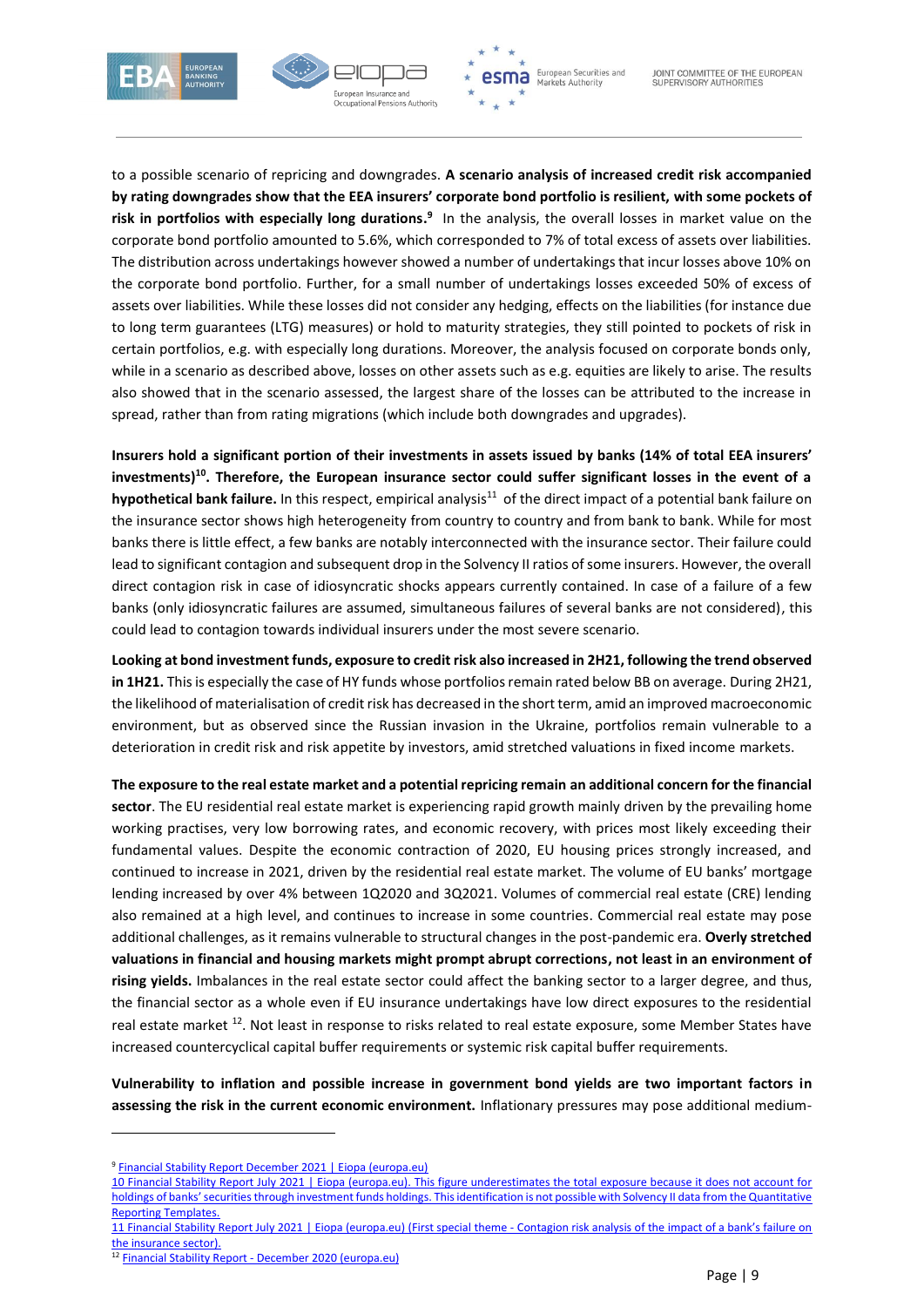



term challenges if the translate into higher interest rates which could negatively impact the debt-servicing capacity of firms and households. It is important for banks and supervisors to consider risks stemming from real estate lending as well as the potential for abrupt repricing of risk in financial markets. Banks should ensure that newly originated loans are of appropriate credit quality, are appropriately priced, and maintain prudent credit standards. Supervisors should assess and monitor banks' sensitivity to interest rate movements and consider measures to curb excessive risk taking.

**For the insurance sector, unanticipated inflation is a source of risk for non-life insurers, especially those in long-tail lines of business.** The non-life business, due to potential coverage of claims in real terms, is challenged in terms of inflated loss ratios (in the short-term); this could be more pronounced for long-tail business, which tend, also, to be the more material part in terms of technical provisions e.g. general liability. On the other hand, if the risk-free interest rate (i.e. the discount factor) adjusts to inflation, inflation can be beneficial for life insurers, insofar they are characterized by negative duration gaps (i.e. liabilities with longer duration than assets) and nominal liabilities. Nevertheless, lines of business affected by the recent pick up of inflation cannot be easily isolated, since the effects could potentially be heterogeneous depending on the particular sector or economy. Also, if the risk-free interest rate adjusts to inflation, this could be translated in net asset value depreciation for non-life insurers which tend to have positive duration gaps (i.e. assets with slightly longer duration than liabilities). For both life and non-life business, inflation encompasses, among others, strong underwriting and business generation risks due to the decrease in savings' capabilities and purchasing power of policyholders.

**As monetary easing will normalise, asymmetric yields movements could emerge within Europe.** The fade out of monetary easing, knock on effects from increasing interest rates in US and also concerns on the long-term sovereign debt sustainability could potentially trigger an increase in the spreads. **The tail risk of a sudden repricing of the sovereign risk in relation to debt sustainability and fiscal stress considerations could have an impact on insurers**. Insurers are big players in the sovereign bond market, being vulnerable to sovereign bonds' price volatility. The result of EIOPA's empirical analysis<sup>13</sup> on a potential abrupt increase in sovereign credit spreads indicates relatively contained impacts, but yet material, on insurers' assets over liabilities ratios.

**In the investment fund sector, duration risk increased in a context of rising inflation expectations.** The portfolio duration of bond funds has not increased in 2H21, remaining generally higher for IG bond funds (7.2 years) than HY funds (4 years). However, increasing inflation expectations make bond funds more vulnerable to an interest rate (and/or a credit spread) shock. The consequences of such a shock would then depend on the behaviour of market participants, and especially on the risk that such losses trigger investor redemptions. Against this backdrop, **inflation risk is expected to affect primarily fixed income funds with a long duration**, while equity funds should be more protected against inflation, provided that companies are able to raise prices to preserve their operational margins. Similarly, tangible assets such as commodities should be relatively protected from inflation. Finally, fixed-income investors can also respond by shortening duration and switching to inflationprotected funds.<sup>14</sup> Inflation protected funds especially invest in government inflation-linked debt. Inflation concerns are relatively less relevant for MMFs due to their short-term nature.

#### **Besides the vulnerabilities mentioned above, ongoing concerns in the financial sector also remain**:

 Liquidity risk remains a concern, in particular for corporate bond investment funds. In a context of ongoing market uncertainty and decreasing portfolio quality, corporate bond funds need to be prepared for future adverse shocks, as highlighted by ESMA<sup>15</sup>. Corporate bond funds have maintained the proportion of their cash holdings stable, with median cash holdings representing 2.2% of their portfolio. This level is sensibly lower than during the COVID-19 related market stress in 1Q20 (3%) but higher than pre-crisis (1.6%). In this

**-**

<sup>13</sup> [Financial Stability Report December 2021 | Eiopa \(europa.eu\)](https://www.eiopa.europa.eu/document-library/financial-stability-report/financial-stability-report-december-2021)

<sup>14</sup> BIS, Inflation hedging portfolios in different regimes, 2011

<sup>15</sup> ESMA, Recommendation of the European Systemic Risk Board (ESRB) on liquidity risk in investment funds, November 2020.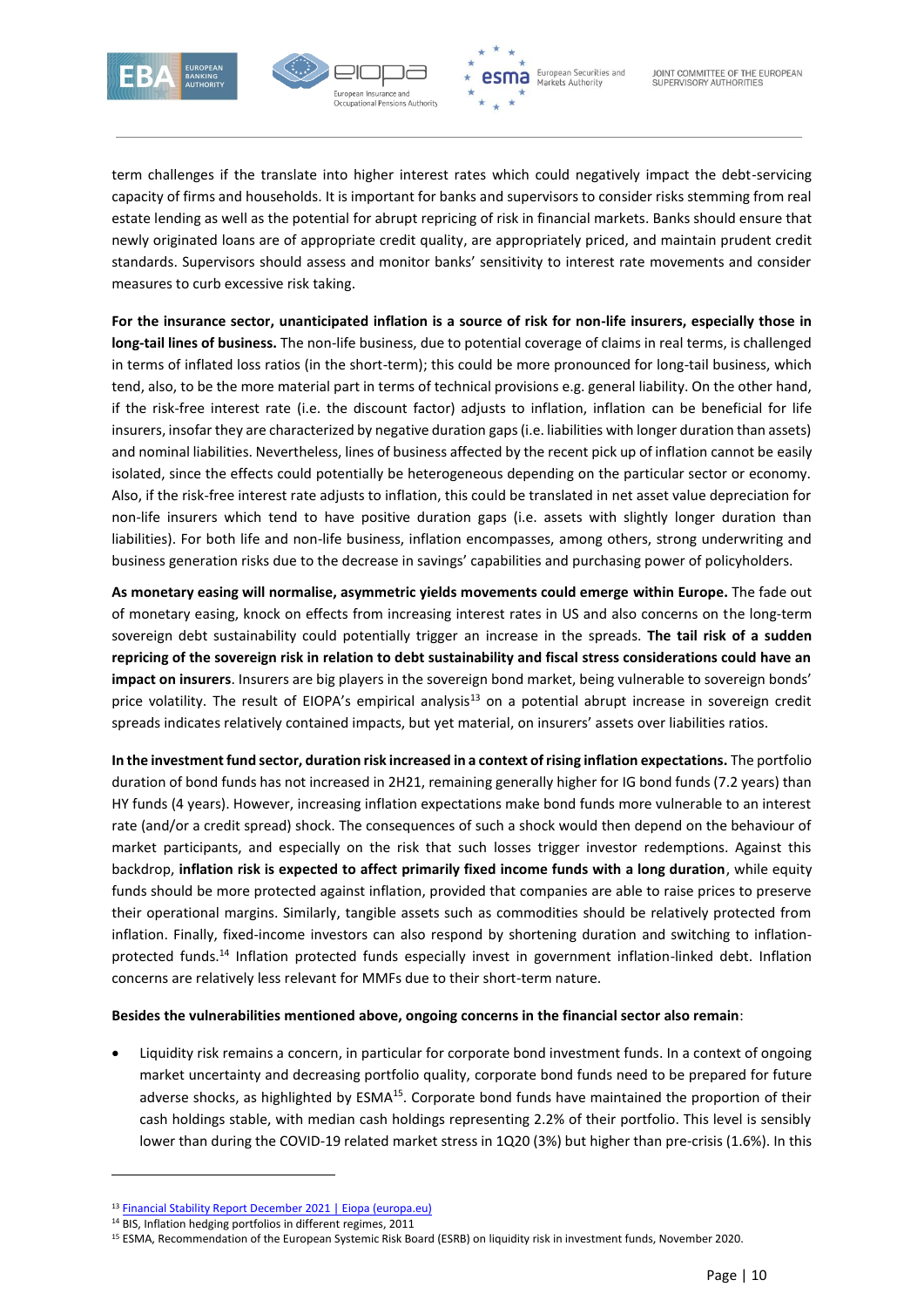



respect, ESMA has conducted a Common Supervisory Action (CSA) on Liquidity Risk Management in 2020 and published its Final Report in March 2021<sup>16</sup> and has implemented the May 2020 ESRB Recommendation on liquidity risks in corporate debt and real estate funds<sup>17</sup>. Furthermore, it is continuing its supervisory convergence work amongst NCAs in the area of valuation of less liquid assets.<sup>18</sup>

 Structural challenges for long-term sustainable profitability of banks and insurers. Return on equity (RoE) of banks is often still below the estimated cost of equity (CoE) in many regions. Also, net interest margin (NIM) remains at historically low levels, although their downward trend has recently stopped. Some sources of improving profitability, such as higher fee and commission income, may moreover not be sustainable. While rising interest rates in an environment of increased inflation may improve the prospect for interest income, it may also increase funding costs and operating costs of banks. In the insurance sector, the low interest rate environment is still weighing on the profitability of guarantee products. The continuation of the pandemic with new coronavirus variants and resumed social distancing measures are likely weigh on the economy and on lending growth, and risks to further affect profitability.

# <span id="page-10-0"></span>**4 DEVELOPMENTS IN ESG RELATED RISK**

**The growth in ESG-related financial markets and products has accelerated again.** In 2H21 only, Environmental, Social and Governance (ESG) bond markets grew by 19%. While growth was essentially driven by green bond issuances until 2020, issuers are increasingly turning to other types of ESG bonds (Figure 4). The EU social bond market, in particular, has expanded from EUR 20 billion in 2019 to EUR 239 billion in 2021, driven by the implementation of the SURE programme of the European Commission. <sup>19</sup> The share of ESG bonds of total bank issuances has substantially increased as well over the past few years. In 2021, they accounted for around 19% of the total volumes issued, up from approximately 10% in 2020. Beyond growing investor demand, the increasing use of ESG bonds in funding reflects banks' efforts to integrate ESG risk considerations into their risk management. Moreover, there has been growing interest in sustainability-linked bonds (SLBs)<sup>20</sup>, with EUR 32bn issued in 3Q21 only, which was more than 2020 as a whole. <sup>21</sup>



<sup>16</sup> [ESMA assesses the compliance with UCITS liquidity rules and highlights areas for vigilance \(europa.eu\)](https://www.esma.europa.eu/press-news/esma-news/esma-assesses-compliance-ucits-liquidity-rules-and-highlights-areas-vigilance)

- <sup>17</sup> [esma34-39-1119-report\\_on\\_the\\_esrb\\_recommendation\\_on\\_liquidity\\_risks\\_in\\_funds.pdf \(europa.eu\)](https://www.esma.europa.eu/sites/default/files/library/esma34-39-1119-report_on_the_esrb_recommendation_on_liquidity_risks_in_funds.pdf)
- <sup>18</sup> Se[e ESMA common supervisory action with NCAs on valuation of UCITS and open-ended AIFs.](https://www.esma.europa.eu/press-news/esma-news/esma-launches-common-supervisory-action-ncas-valuation-ucits-and-open-ended)

<sup>19</sup> See European Commission Q&A, European Commission to issue EU SURE bonds of up to €100 billion as social bonds, [https://ec.europa.eu/commission/presscorner/detail/hu/qanda\\_20\\_1809](https://ec.europa.eu/commission/presscorner/detail/hu/qanda_20_1809)

<sup>&</sup>lt;sup>20</sup> Unlike use-of-proceeds bonds such as green bonds, SLBs require issuers to set out entity-wide sustainability performance targets. If the issuer fails to meet these targets, penalties apply (e.g. in the form of higher coupon rate).

<sup>&</sup>lt;sup>21</sup> See Climate Bonds Initiative (2021)[, Sustainable debt market: Summary Q3 2021.](https://www.climatebonds.net/files/reports/cbi_susdebtsum_q32021_03b.pdf) USD amounts converted to EUR using 1.15 FX rate.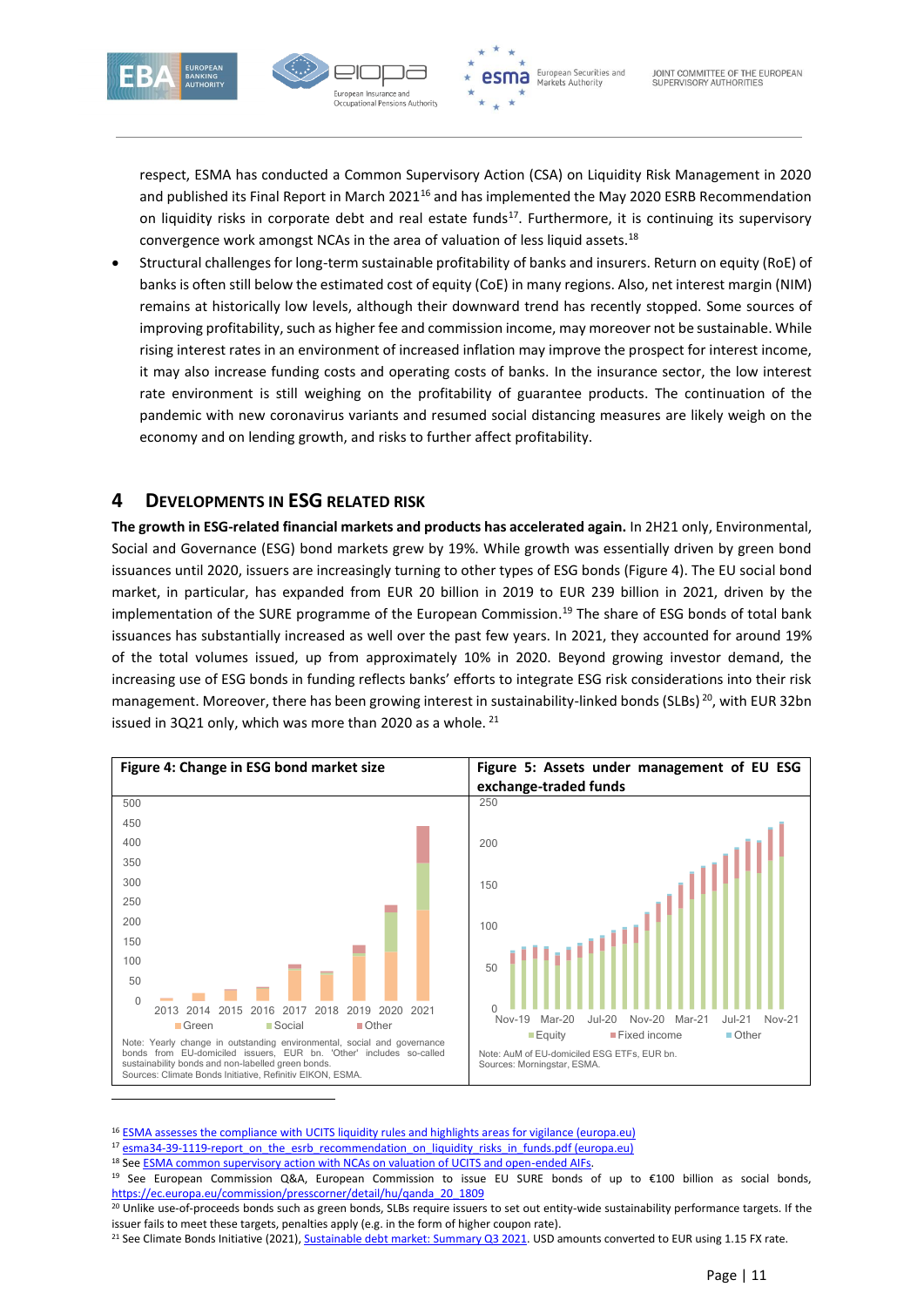



ESG fund assets were up 30% in 2021 with EU investors increasingly turning to sustainable investing, including in the retail investors segment, with the exchange-traded fund (ETF) segment growing strongly. ESG ETF assets stood close to EUR 250 billion in 4Q21, a three-fold increase in just 18 months (Figure 5). However, many ESG ETFs track benchmarks that are constructed using ESG ratings, which raises several issues. First, a high level of disagreement between ESG rating providers implies that ESG benchmark composition varies based on the choice of ESG rating provider. <sup>22</sup> Second, ESG benchmark administrators rely on a wide array of methodologies to construct ESG benchmarks, which retail investors may not be fully aware of, while such differences can lead to different outcomes. Third, high overlap can be observed between the constituents of some ESG and non-ESG benchmarks – with some ESG ETFs displaying a 99% correlation with the S&P 500.<sup>23</sup> These issues raise the prospect of misalignment between investor expectations and the environmental and social impact of investments tracking ESG indices.

**Aimed to improve sustainability-related disclosures in the financial service sector, the ESAs have developed Joint draft Regulatory Technical Standards (RTS) on ESG disclosure<sup>24</sup> .** These RTS aim to strengthen protection for end-investors and improve the disclosures that they receive from a broad range of financial market participants and financial advisers, as well as regarding financial products including when those products make investments that are aligned with the EU Taxonomy. This also helps to respond to investor demands for more transparency on sustainable products and reduce the risk of greenwashing. At this stage, the timing for the effective entry into force of the RTS is nevertheless uncertain.

**In the banking sector, ESG-related risks may drive conventional financial risk categories, such as credit, market and operational risk, including reputational risk, through a number of transmission channels.** Banks' exposures to borrowers affected by extreme climate-related physical events (physical risk) might, e.g., be subject to increased credit risk. Banks might also be subject to transition risks derived from the impact through policies and consumer activism intended to achieve a greener and more sustainable economy.

To support the preparedness for and resilience of the banking sector to ESG risks, the EBA has published a Report on management and supervision of ESG risks for credit institutions<sup>25</sup>. The report provides institutions with common definitions of ESG risks and their transmission channels, identifies evaluation methods that are needed for effective risk management, and recommends integrating ESG risks into business strategies, governance and risk management as well as supervision. The EBA expects banks to incorporate ESG risk-related considerations in their strategies, objectives and governance structures, and to manage these risks as drivers of financial risks in their risk appetite and internal capital allocation process. Banks already have made some progress, e.g. by starting to recognise ESG risks as drivers for traditional financial risk categories, e.g. for credit risk, and by starting to integrate ESG risk considerations into their risk management.

**The price of EU carbon emission allowances has soared in 2021**, from under EUR €30 per metric tonne of CO2 (tCO2) to above EUR 80 tCO2 in December. There are several factors driving this trend, including rising gas prices from supply disruptions leading to higher demand for coal (which requires the purchase of additional emission allowances), and more stringent EU climate policy targets.<sup>26</sup> This has contributed to losses in European energy utilities, already squeezed by rising gas prices but fixed electricity prices.<sup>27</sup> Meanwhile, the growing share of

<sup>&</sup>lt;sup>22</sup> Billio, M., Costola, M., Hristova, I., Latino, C. and Pelizzon, L. (2020): Inside the ESG ratings: (Dis)agreement and performance.

<sup>&</sup>lt;sup>23</sup> See Bloomberg (2021), "Many ESG funds are just expensive S&P 050 indexers", Opinion: <https://www.bloomberg.com/opinion/articles/2021-05-07/many-esg-funds-are-just-expensive-s-p-500-indexers>

<sup>&</sup>lt;sup>24</sup> Se[e Joint Regulatory Technical Standards on Taxonomy-related product disclosures](https://www.esma.europa.eu/press-news/esma-news/esas-propose-new-rules-taxonomy-related-product-disclosures) (October 2021) and the Joint Regulatory Technical [Standards on ESG disclosure standards for financial market participants](https://www.eba.europa.eu/regulation-and-policy/transparency-and-pillar-3/joint-rts-esg-disclosure-standards-financial-market-participants)

<sup>&</sup>lt;sup>25</sup> See the **EBA Report on management and supervision of ESG risks for credit institutions and investment firms** 

<sup>&</sup>lt;sup>26</sup> See ESMA (2021), Preliminary report on EU emission allowances and derivatives thereof.

 $27$  See Bloomberg (2021), Energy supplier collapses go global as prices keep rising.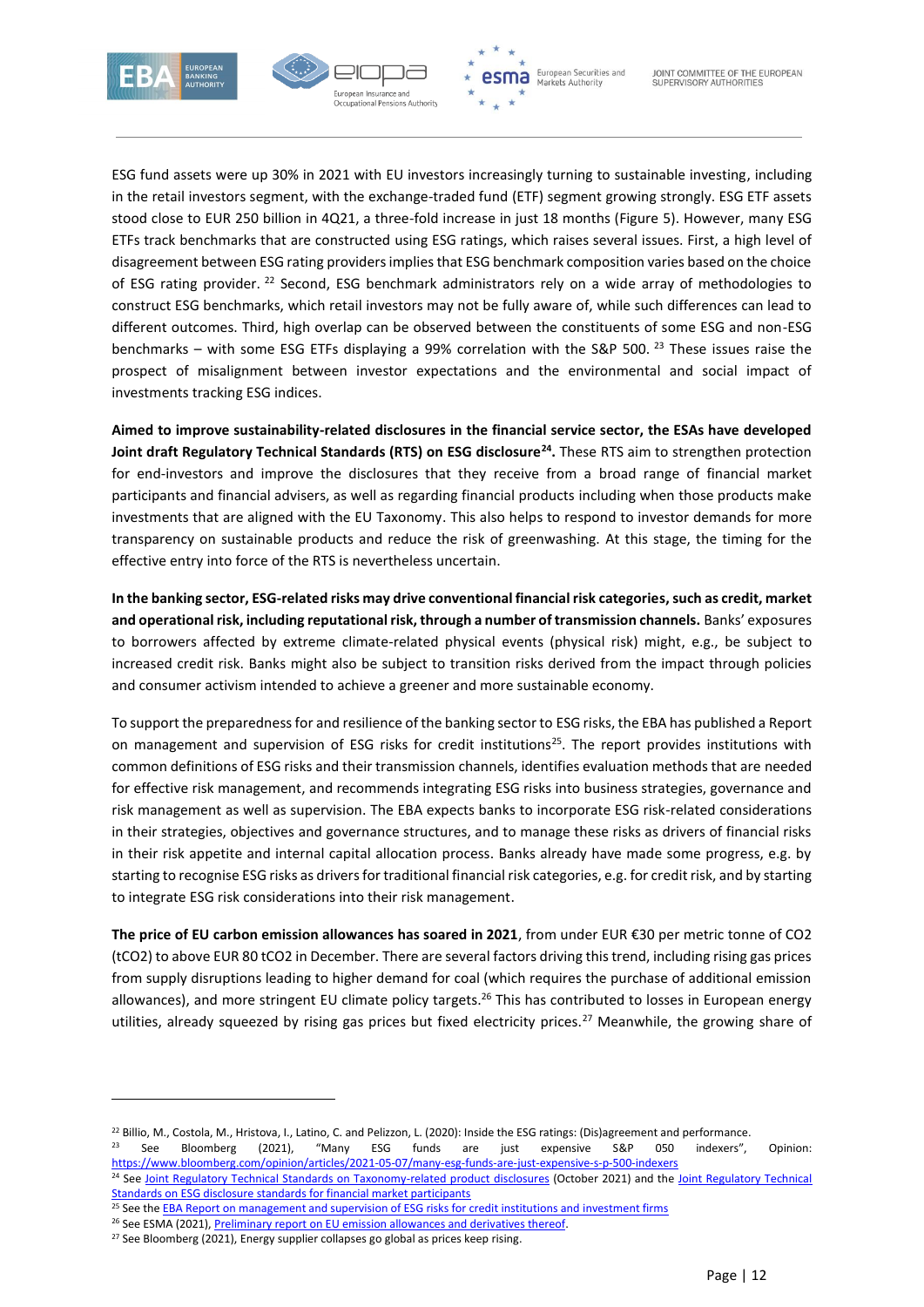



financial market participants to the EU emission allowance market has fuelled concerns over the potential impact of speculative strategies on level of carbon prices and their volatility. $^{28}$ 

**The world natural disaster balance for 2020 (USD 210 bn) shows losses much higher than in the previous year, with almost two thirds of the losses in 2020 uninsured,** particularly in developing countries. Further, extreme weather events continue to put significant pressure on non-life insurers and are **expected to become more frequent and severe due to climate change**. **The insurance sector plays a significant role in closing the protection gap** as insurance products could be used as risk-transfer mechanisms to absorb financial losses related to climate risks. Currently, only 35% of the total losses caused by extreme weather and climate-related events across Europe are insured.<sup>29</sup>

As long-term investors, **insurers also have the potential to contribute to the transition towards a low-carbon economy**. On one side, insurers are incorporating risks in their underwriting and investment activities as part of an enhanced approach towards ESG factors, but also invest in green assets.

In order to further enhance EIOPA's stress testing framework, EIOPA published a new paper setting out methodological principles that can be used to design bottom-up stress test exercises to assess the vulnerability of insurers to climate change (physical and transition risks).<sup>30</sup>

#### **BOX: EIOPA sensitivity analysis of climate-change related transition risks**

EIOPA conducted a sensitivity analysis of climate-change related transition risks for the European insurance sector, that employs a "what if" scenario analysis based on the investments in high and low-carbon industries that are considered highly climate-policy relevant.<sup>31</sup> The analysis suggests that equity investments in high**carbon sectors might be quite sensitive to this risk**. The impact on bonds is lower, reflecting the fact that profitability declines are likely to impact equity prices first (Figure 6 and 7).

However, in terms of overall impact, the insurance sector also stands to potentially gain from the transition through investments in renewable power generation. Further, the overall impact on the balance sheets is also counter-balanced by the fact that the high-carbon investments considered in the analysis account for a small part of the total investments of European insurers.

Fund investments are important because they represent a large share of insurers' investments. It is therefore also of interest to identify the degree to which fund-investments represent material holdings in ESG-funds. As reported in ESRB (2021), looking at a sub-sample of insurers' investment (overall, the subsample accounts for 816 billion EUR of fund holdings (40% of total holdings in equity, fixed income and mixed funds)), it was possible to identify that 17.3% of insurance investments into investment funds are labelled as ESG funds (7% of total holdings). Funds belonging to unit-linked or index-linked business exhibit a slightly higher share at 17.6% than neither unit- nor index-linked funds with 16.7%. This is higher than the share of ESG funds in the universe of EU funds, which amounts to 11% and cannot completely be explained by equity funds being overrepresented in the sample.

<sup>&</sup>lt;sup>28</sup> See European Commission, 'Tackling rising energy prices: a toolbox for action and support', [https://eur-lex.europa.eu/legal](https://eur-lex.europa.eu/legal-content/EN/TXT/?uri=COM%3A2021%3A660%3AFIN&qid=1634215984101)[content/EN/TXT/?uri=COM%3A2021%3A660%3AFIN&qid=1634215984101](https://eur-lex.europa.eu/legal-content/EN/TXT/?uri=COM%3A2021%3A660%3AFIN&qid=1634215984101) 

 $29$  EIOPA (2019). Staff discussion paper: Protection gap for natural catastrophes.

<sup>&</sup>lt;sup>30</sup> Link to be added once the paper is published.

<sup>31</sup> See https://www.eiopa.europa.eu/media/news/sensitivity-analysis-of-climate-change-related-transition-risks-eiopa%E2%80%99s-firstassessment\_en